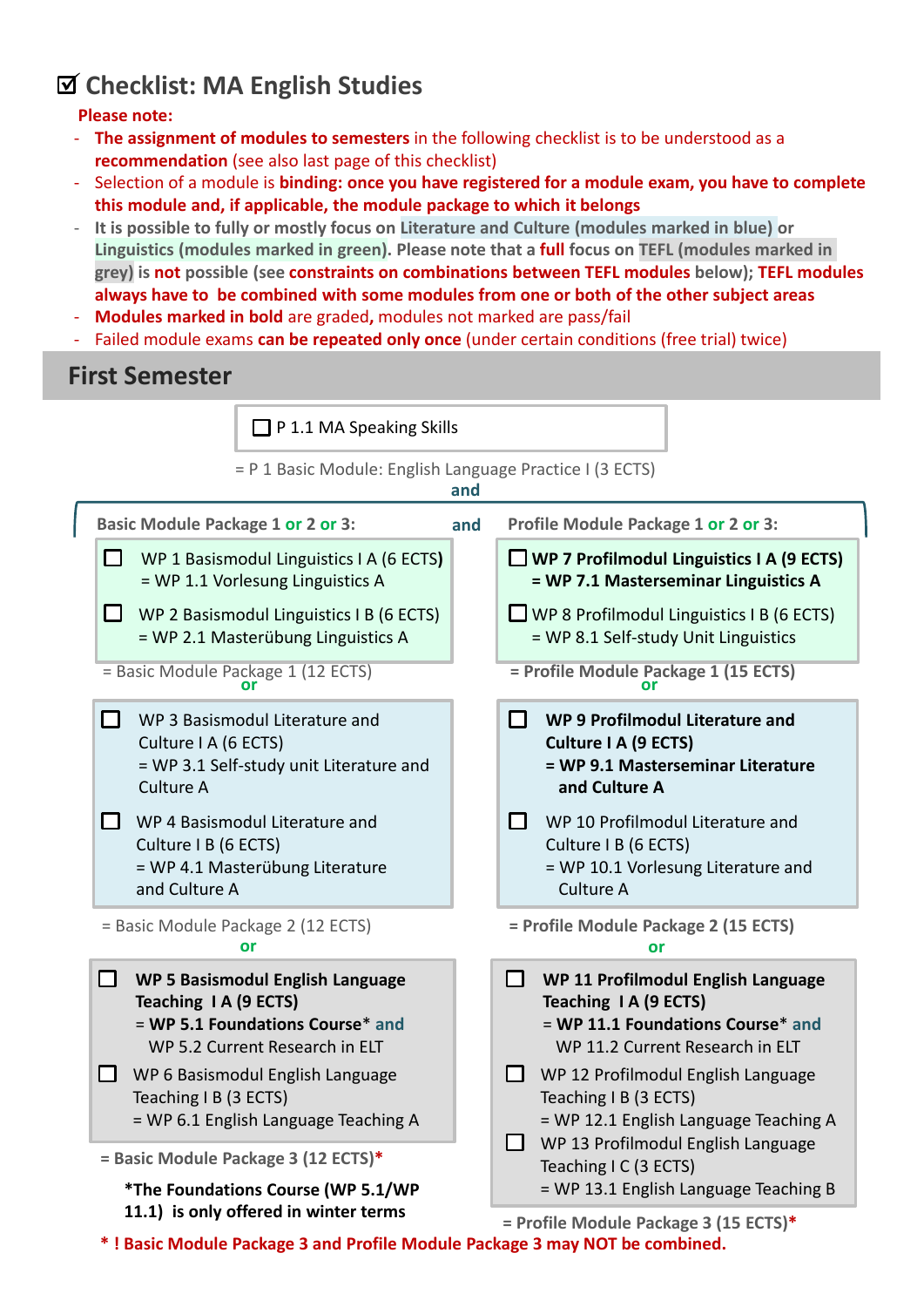# **Second Semester**

| P 2.1 The Intercultural Project                                                                                                                                                                                                                  |                                                                        |                                            |                                                                                                                                                        |                                                                                                                                                                                   |                                                                                                                                                                                 |
|--------------------------------------------------------------------------------------------------------------------------------------------------------------------------------------------------------------------------------------------------|------------------------------------------------------------------------|--------------------------------------------|--------------------------------------------------------------------------------------------------------------------------------------------------------|-----------------------------------------------------------------------------------------------------------------------------------------------------------------------------------|---------------------------------------------------------------------------------------------------------------------------------------------------------------------------------|
| = P 2 Basic Module: English Language Practice II (6 ECTS)                                                                                                                                                                                        |                                                                        |                                            |                                                                                                                                                        |                                                                                                                                                                                   |                                                                                                                                                                                 |
|                                                                                                                                                                                                                                                  |                                                                        |                                            |                                                                                                                                                        |                                                                                                                                                                                   |                                                                                                                                                                                 |
| WP 14 or WP 15 or WP 16 or WP 17:                                                                                                                                                                                                                |                                                                        |                                            |                                                                                                                                                        |                                                                                                                                                                                   | and Profile Module Package 4 or 5 or 6 or 7 or 8 or 9*                                                                                                                          |
| <b>WP 14 Basismodul Linguistics II</b><br>(synchronic) (9 ECTS)<br>= WP 14.1 Project Seminar Synchronic<br><b>Linguistics</b>                                                                                                                    |                                                                        |                                            |                                                                                                                                                        | = WP 19.1 Vorlesung Linguistics B                                                                                                                                                 | $\Box$ WP 18 Profilmodul Linguistics II A (9 ECTS)<br>= WP 18.1 Masterseminar Linguistics B<br>$\Box$ WP 19 Profilmodul Linguistics II B (6 ECTS)                               |
| or                                                                                                                                                                                                                                               |                                                                        | = Profile Module Package 4 (15 ECTS)<br>or |                                                                                                                                                        |                                                                                                                                                                                   |                                                                                                                                                                                 |
| П<br>(diachronic) (9 ECTS)<br>= WP 15.1 Project Seminar<br><b>Diachronic Linguistics</b>                                                                                                                                                         | <b>WP 15 Basismodul Linguistics II</b>                                 |                                            | П                                                                                                                                                      | WP 20 Profilmodul Literature and<br><b>Culture II A (9 ECTS)</b>                                                                                                                  | = WP 20.1 Self-Study Unit Literature                                                                                                                                            |
| or<br>I I<br>Culture II (9 ECTS)<br>and Culture B                                                                                                                                                                                                | WP 16 Basismodul Literature and<br>= WP 16.1 Master Seminar Literature |                                            | and Culture B<br>WP 21 Profilmodul Literature and<br>$\blacksquare$<br>Culture II B (6 ECTS)<br>= WP 21.1 Vorlesung Literature and<br><b>Culture B</b> |                                                                                                                                                                                   |                                                                                                                                                                                 |
| or                                                                                                                                                                                                                                               |                                                                        |                                            |                                                                                                                                                        | = Profile Module Package 5 (15 ECTS)                                                                                                                                              |                                                                                                                                                                                 |
| □<br>WP 17 Basismodul English Language<br>Teaching II (9 ECTS)*<br>= WP 17.1 Second Language<br><b>Acquisition Research I and</b><br>WP 17.2 English Language Teaching C<br>*! WP 17 may NOT be combined with<br><b>Profile Module Package 6</b> |                                                                        |                                            | □<br>LТ                                                                                                                                                | or<br>Teaching II A (9 ECTS)<br>= WP 22.1 Second Language<br><b>Acquisition Research I and</b><br>Teaching II B (6 ECTS)<br>= WP 23.1 Hauptseminar Research<br><b>Methodology</b> | WP 22 Profilmodul English Language<br>WP 22.2 English Language Teaching C<br>WP 23 Profilmodul English Language                                                                 |
|                                                                                                                                                                                                                                                  |                                                                        |                                            | $\Box$<br>ப                                                                                                                                            | = Profile Module Package 6 (15 ECTS)*<br>combined with WP 17<br>or<br>= WP 33.1 Graduate Exercise Course                                                                          | *! Profile Module Package 6 may NOT be<br>WP 32 Profilmodul Linguistics III A (9 ECTS)<br>= WP 32.1 Masterseminar Linguistics C<br>WP 33 Profilmodul Linguistics III B (6 ECTS) |

**= Profile Module Package 7 (15 ECTS)**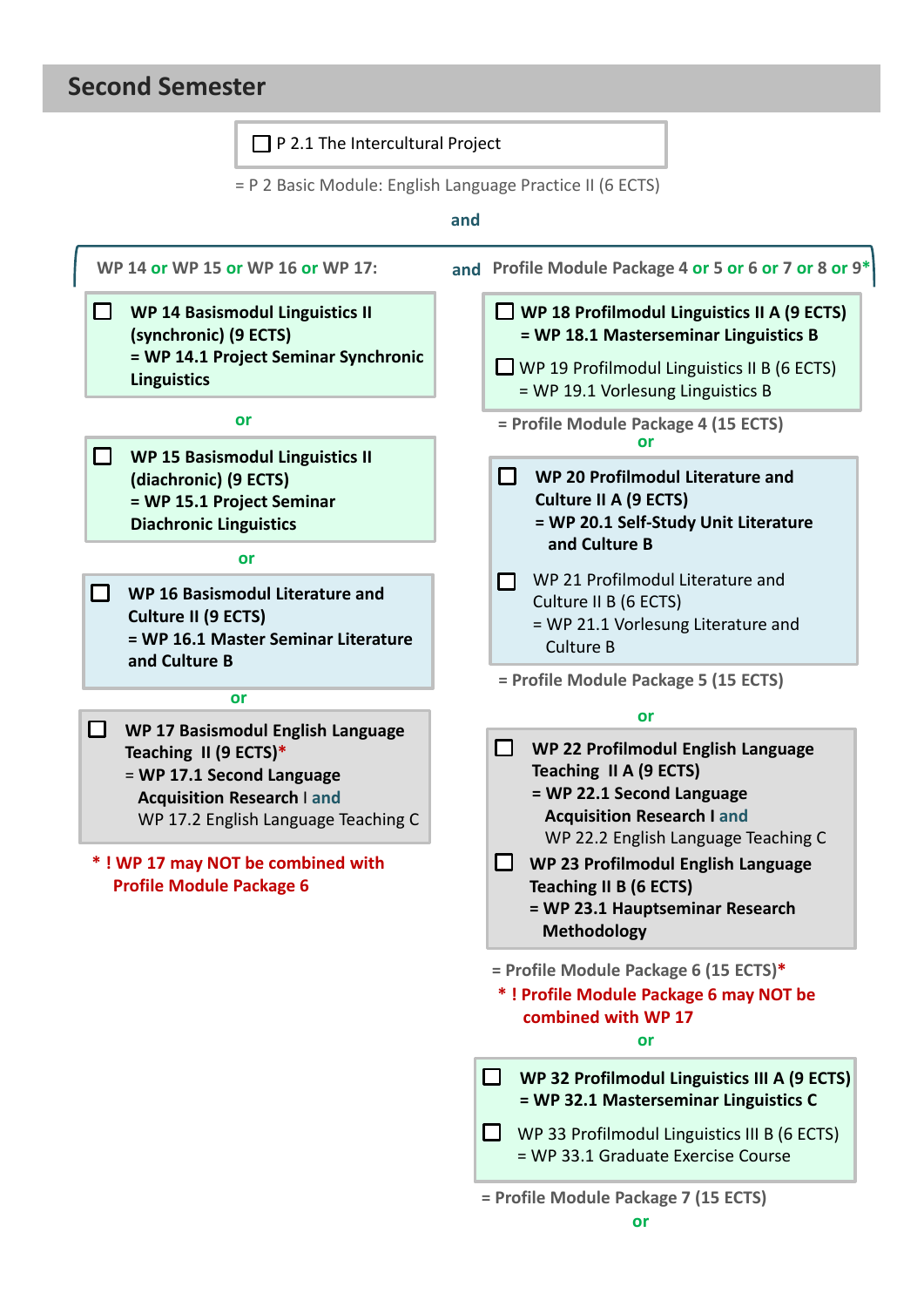| WP 34 Profilmodul Literature and<br><b>Culture III A (9 ECTS)</b><br>= WP 34.1 Project Seminar Literature<br>and Culture |
|--------------------------------------------------------------------------------------------------------------------------|
| WP 35 Profilmodul Literature and<br>Culture III B (6 ECTS)<br>= WP 35.1 Vorlesung Literature and<br>Culture C            |
|                                                                                                                          |

**= Profile Module Package 8 (15 ECTS)**

C

 $\Gamma$ 

#### **or**

| WP 36 Profilmodul English Language |
|------------------------------------|
| Teaching III A (6 ECTS)            |
| = WP 36.1 Second Language          |
| <b>Acquisition Research II</b>     |
| WP 37 Profilmodul English Language |

**Teaching III B (9 ECTS) = WP 37.1 Project Seminar: Field Work**

**= Profile Module Package 9 (15 ECTS)\***

- **\* ! Profile Module Package 9 may NOT be combined with Basic Module Package 9 (see Third Semester)**
- **Alternatively to choosing from Profile Modules 4 to 9 it is possible to choose module(s) worth 15 ECTS points from the** *Gemeinsamer Geistes‐ und Sozialwissenschaftlicher Profilbereich*  **(GGSP). If you do so, you also have to choose GGSP modules (worth 15 ECTS) in the third semester. Once you have chosen a GGSP module you can no longer select from Profile Modules 4‐9 and vice versa.**
- **Students who major in the MA English Studies may NOT choose GGSP Modules offered by the English Department/ Anglistik (= Modules starting with "WP Ang")**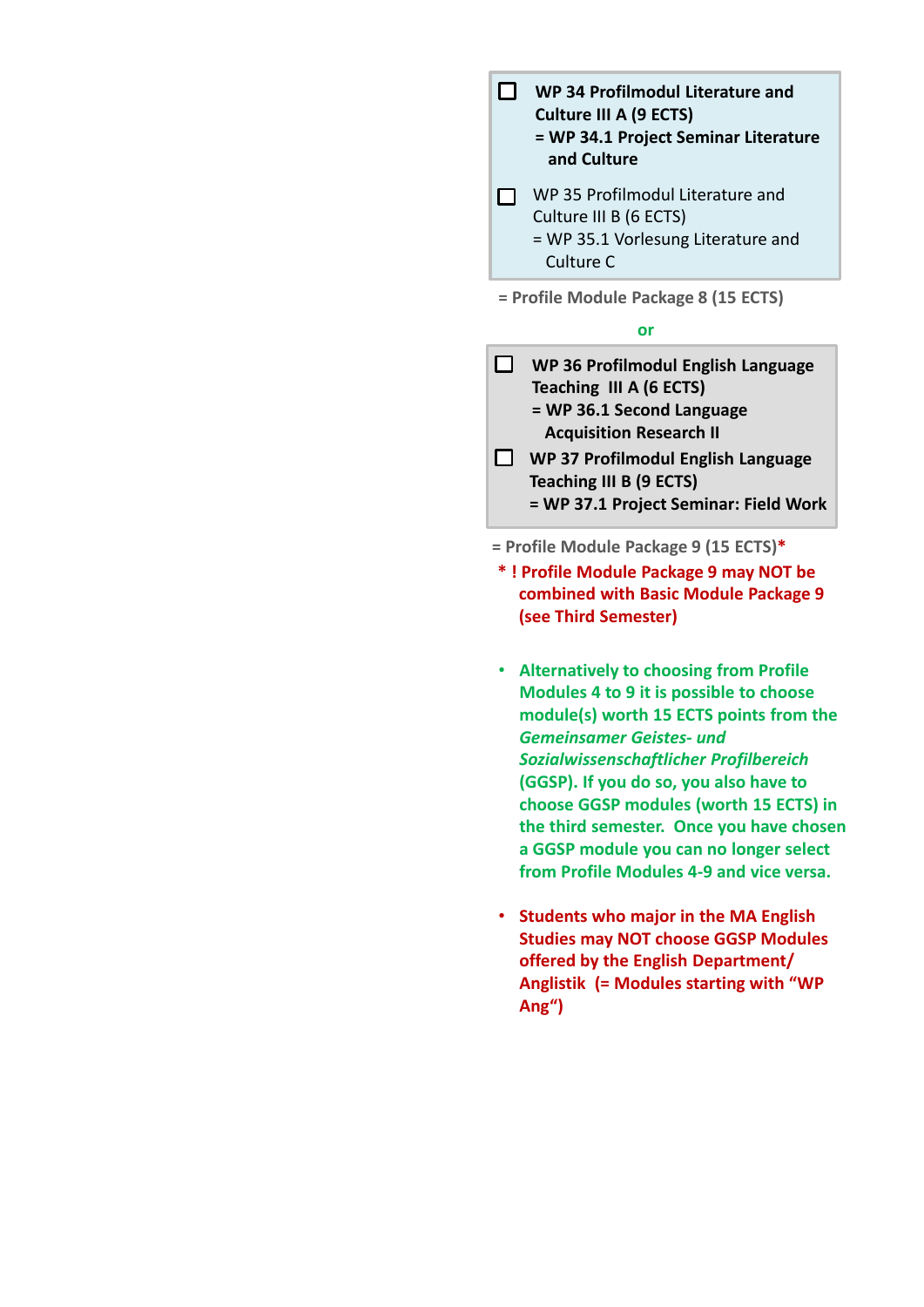## **Third Semester**

| $\Box$ P 3.1 MA Writing Skills                                                                                                                                                                                                                                                                                                                                                                                                                                                                                                                                                         |                                                                                                                                                                                                                                                                                                                                                                                                                                                                                                                                                                                                                                                                                    |  |  |  |  |  |
|----------------------------------------------------------------------------------------------------------------------------------------------------------------------------------------------------------------------------------------------------------------------------------------------------------------------------------------------------------------------------------------------------------------------------------------------------------------------------------------------------------------------------------------------------------------------------------------|------------------------------------------------------------------------------------------------------------------------------------------------------------------------------------------------------------------------------------------------------------------------------------------------------------------------------------------------------------------------------------------------------------------------------------------------------------------------------------------------------------------------------------------------------------------------------------------------------------------------------------------------------------------------------------|--|--|--|--|--|
| = P 3 Basic Module: English Language Practice III (3 ECTS)<br>and                                                                                                                                                                                                                                                                                                                                                                                                                                                                                                                      |                                                                                                                                                                                                                                                                                                                                                                                                                                                                                                                                                                                                                                                                                    |  |  |  |  |  |
| $\Box$ WP 24 Basismodul Linguistics III A<br>(synchronic) (6 ECTS)<br>= WP 24.1 Masterübung Synchronic<br>Linguistics<br>$\Box$ WP 25 Basismodul Linguistics III B (6 ECTS)<br>= WP 25.1 Masterübung Linguistics B<br>= Basic Module Package 4 (12 ECTS)<br>or<br>WP 24 Basismodul Linguistics III A<br>ப<br>(synchronic) (6 ECTS)<br>= WP 24.1 Masterübung Synchronic<br>Linguistics<br>WP 26 Basismodul Linguistics III C (6 ECTS)<br>= WP 26.1 Theorie der Daten-<br>strukturierung and<br>WP 26.2 Übungen zur Daten<br>-strukturierung<br>= Basic Module Package 5 (12 ECTS)<br>or | Basic Module Package 4 or 5 or 6 or 7 or 8 or 9 and Profile Module Package 4 or 5 or 6 or 7 or 8 or 9<br>(see Second Semester; each package may be<br>chosen only once in the course of the study<br>programme; i.e. you may not choose the same<br>package in the second and third semester)<br>or<br>Module(s) worth 15 ECTS points from the<br><b>Gemeinsamer Geistes- und</b><br>Sozialwissenschaftlicher Profilbereich<br>(GGSP). See explanation in the Second<br><b>Semester section.</b><br><b>Students who major in the MA English</b><br><b>Studies may NOT choose GGSP Modules</b><br>offered by the English Department/Anglistik<br>(= Modules starting with "WP Ang") |  |  |  |  |  |
| $\Box$ WP 25 Basismodul Linguistics III B (6 ECTS)<br>= WP 25.1 Masterübung Linguistics B<br>WP 27 Basismodul Linguistics III D<br>I I<br>(diachronic) (6 ECTS)<br>= WP 27.1 Masterübung Diachronic<br>Linguistics                                                                                                                                                                                                                                                                                                                                                                     |                                                                                                                                                                                                                                                                                                                                                                                                                                                                                                                                                                                                                                                                                    |  |  |  |  |  |

**= Basic Module Package 6 (12 ECTS)**

#### **or**



**= Basic Module Package 7 (12 ECTS) or**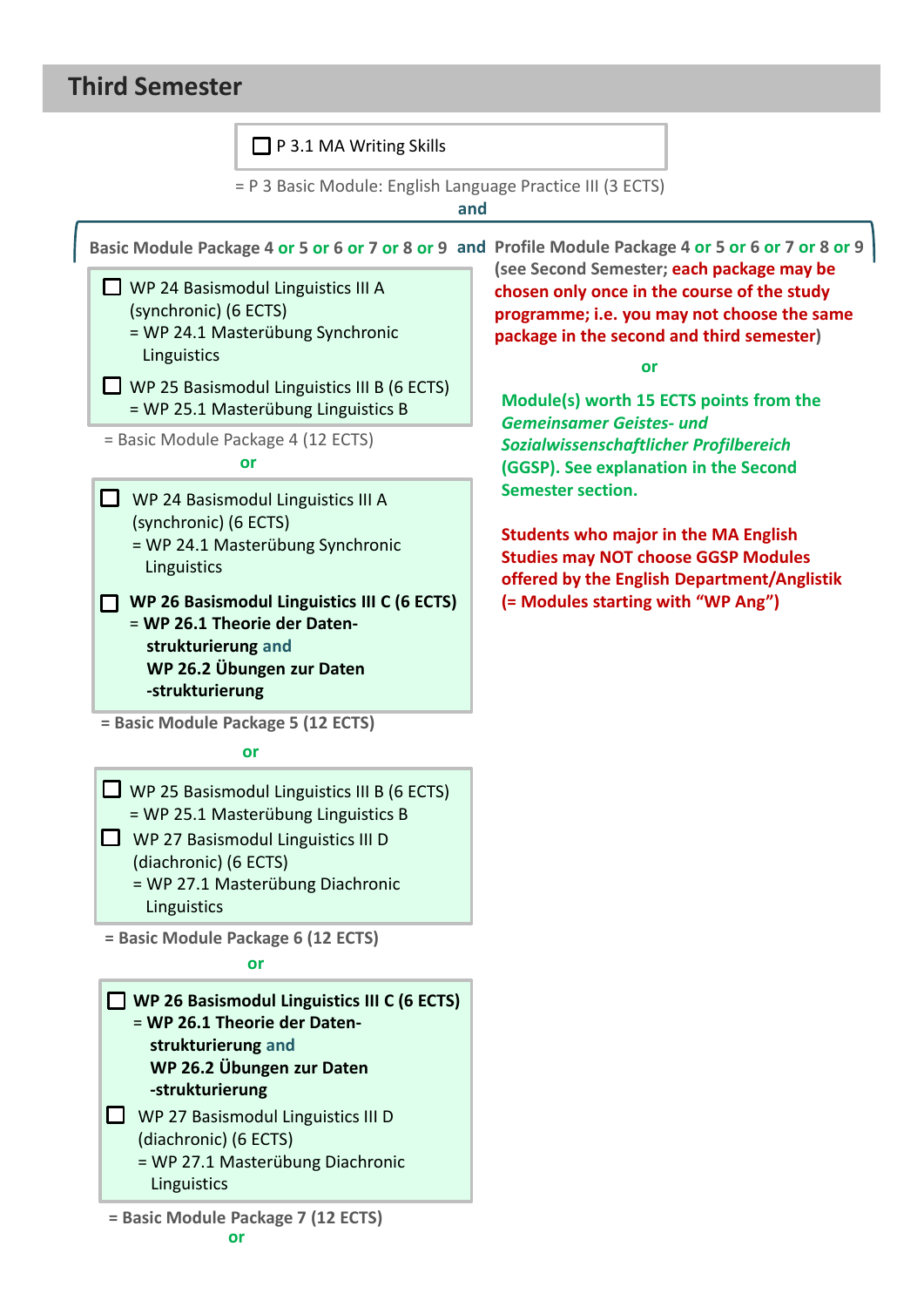

**least a year before) since capacities are limited.**